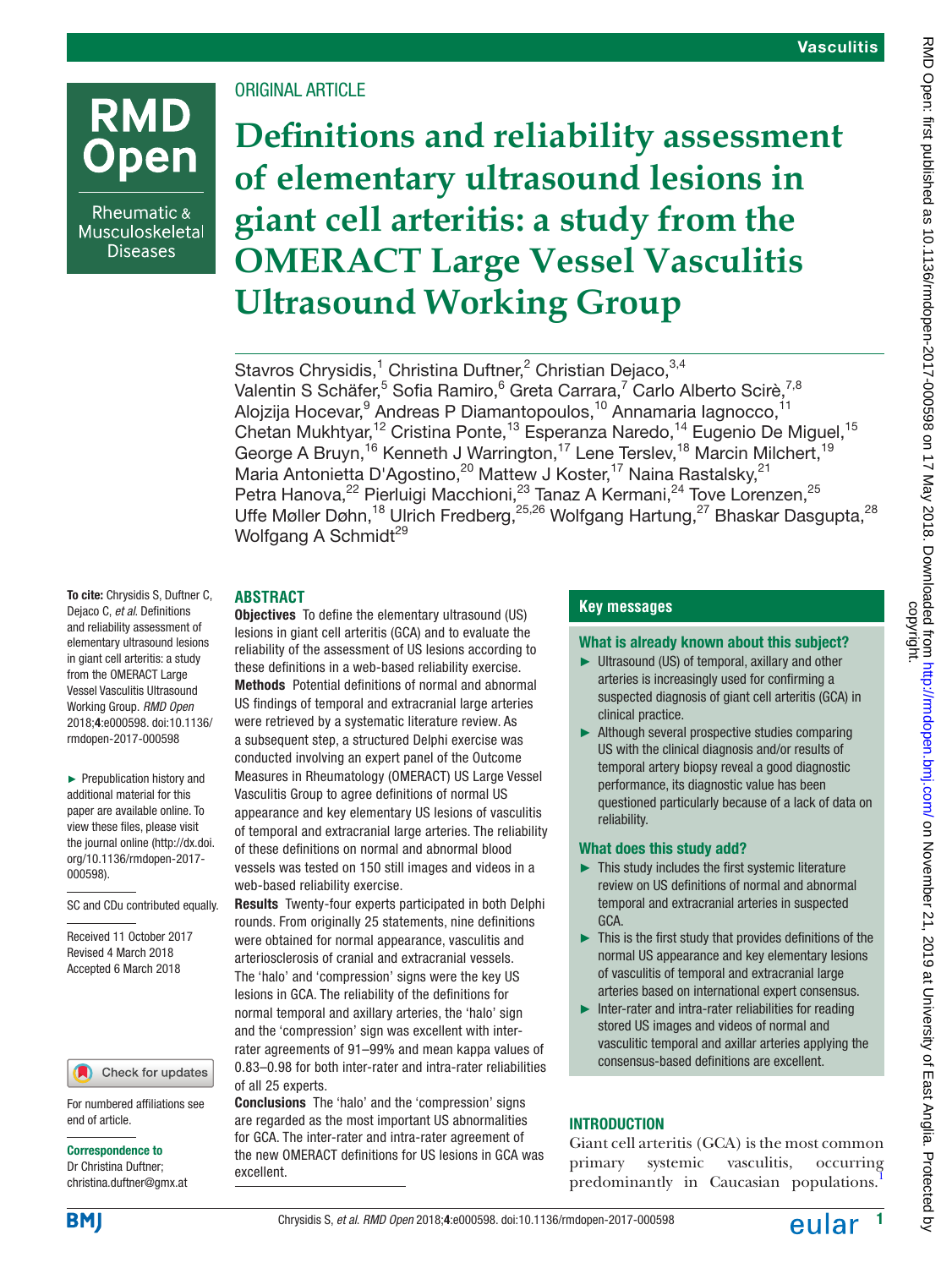# **How might this impact on clinical practice?**

- ► These consensus-based definitions provide clinicians with a clear guideline on how to evaluate US findings in suspected GCA.
- They provide a basis for future trials in GCA including US as an inclusion criterion and evaluating US as an outcome parameter.
- ► This study shows that images and videos of US examinations of temporal and axillary arteries in suspected GCA can be stored and reliably re-evaluated by experts.

GCA mainly involves large and medium-sized arteries, predominantly branches of the external carotid arteries such as the temporal arteries, and the aorta and its large branches such as the subclavian and axillary arteries. Temporal artery biopsy has been regarded as the gold standard for decades; however, biopsy is invasive, and it lacks sensitivity, particularly in extracranial large vessel (LV)-GCA.[2](#page-7-1) Imaging techniques including ultrasound (US), MRI and positron emission tomography-CT are increasingly being used in diagnosis of GCA and may in future replace biopsy in many cases.<sup>34</sup> Notably, US is less invasive, reveals a higher sensitivity, particularly in extrac-ranial disease, and results become available faster.<sup>[5](#page-7-3)</sup> Early diagnosis and treatment of patients with GCA are important since patients may develop irreversible ischaemic complications, including vision loss and stroke. The implementation of fast track clinics that involve US as a point-of-care test for patients with suspected GCA has led to a decrease of permanent vision  $\cos^{67}$  A recently published multicentre study showed that a diagnostic algorithm including US is cost-effective compared with a conventional strategy focusing on biopsy only[.2](#page-7-1)

GCA is characterised by inflammatory infiltration of the artery wall resulting in the so-called 'halo' sign, first described in 1995, which is a hypoechoic (dark) thick-ening of the vessel wall as visualised by US.<sup>[8](#page-7-5)</sup> In contrast to the healthy artery, the inflammatory wall thickening

is not compressible upon application of pressure with the US probe. This feature has recently been termed the 'compression' sign.[9](#page-7-6)

Several studies have been conducted thus far to investigate the accuracy, construct and criterion validity of US in the diagnosis of GCA, and four meta-analyses of these studies have been published until now.<sup>10-13</sup> Despite the growing body of evidence supporting the utility of US in GCA, standardised definitions of the elementary normal and abnormal appearance and their reliability are lacking. Therefore, an Outcome Measures in Rheumatology (OMERACT) Large Vessel Vasculitis (LVV)-US Working Group was formed in order to agree on the US lesions suggestive of GCA as well as to test the reliability of these definitions.

The first aim of this study was to retrieve currently available definitions of US key elementary lesions describing vasculitis in temporal and extracranial large arteries by a systematic literature review (SLR). Second, we intended to produce consensus-based definitions of normal and GCA characteristic appearances of temporal and extracranial large arteries as detected by US, using a Delphi process among international experts. This Delphi process included definitions of the US appearance of (1) normal, (2) arteriosclerotic and (3) vasculitic temporal and axillary arteries and (4) a consensus on which anatomical structures and findings should be considered when performing US in suspected GCA. The third aim was to test the inter-rater and intra-rater reliabilities of the definitions of each elementary US lesion in GCA using a web-based exercise.

# **METHODS**

### Study design

The study design followed the stipulated OMERACT methodology in accordance with previous studies of the OMERACT US Working Group for defining disease



<span id="page-1-0"></span>Figure 1 Normal temporal artery branch: (A) longitudinal view; (B) transverse view; (C) longitudinal view before compression; (D) longitudinal view with compression; (E) transverse view before compression and (F) transverse view with compression. The arrows are indicating the artery.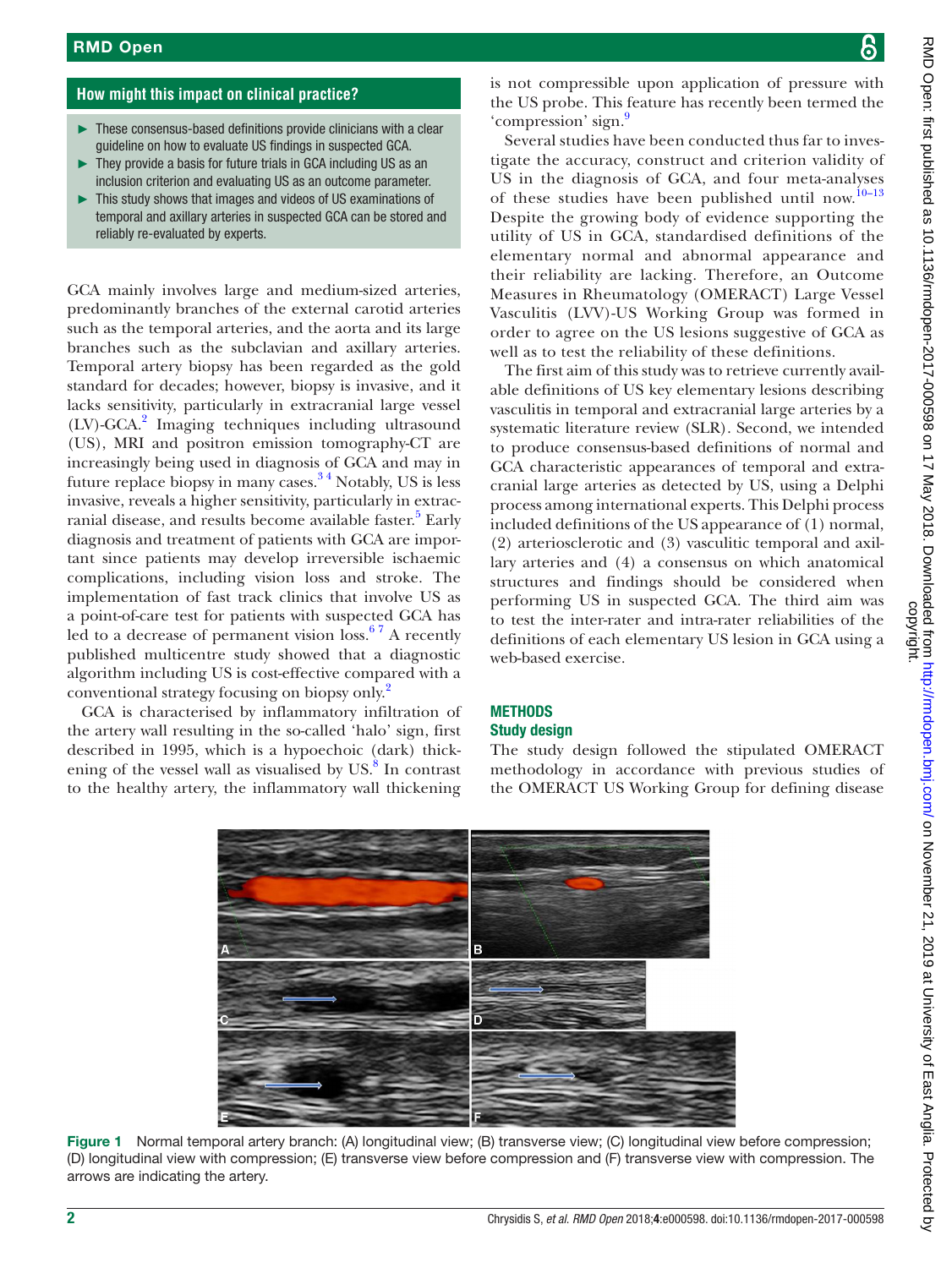



characteristic lesions and testing reliability of US in other rheumatic diseases[.14–16](#page-7-8) The OMERACT LVV-US Working Group was formed at the Annual American College of Rheumatology (ACR) meeting Boston, Massachusetts, USA, in 2014.

#### SLR to identify previously applied US definitions of LVV

According to the OMERACT standard operating procedures, a SLR was conducted to identify definitions of normal and abnormal US appearance of large arteries applied in previous studies. Details on the key question, search, data synthesis and quality assessment are provided in the online [supplementary](https://dx.doi.org/10.1136/rmdopen-2017-000598) material. In brief, two authors (CDu and CDe) searched the PubMed, EMBASE and the Cochrane Library databases using Medical Subject Headings (MeSH) terms, full text and truncated words (see online [supplemen](https://dx.doi.org/10.1136/rmdopen-2017-000598)[tary material](https://dx.doi.org/10.1136/rmdopen-2017-000598) for full search strategy) from the inception dates (1946, 1974 and 1993, respectively) to 23 November 2014. The following inclusion criteria were applied: (1) number of patients enrolled  $\geq 20$ 

patients and (2a) full research articles of prospective or retrospective studies on diagnostic accuracy of US in suspected LVV (ie, cranial and extracranial LV-GCA, Takayasu arteritis (TAK) and idiopathic aortitis as these exhibit similar US pathologies) using an appropriate reference standard (ie, clinical diagnosis, published criteria and/or positive temporal artery biopsy) or (2b) cross-sectional studies assessing LVV by US in patients with established GCA, polymyalgia rheumatica (PMR) or TAK. Data were extracted using a predefined template. The Quality Assessment of Diagnostic Accuracy Studies-2 and Quality In Prognosis Studies tools were used to assess quality of diagnostic accuracy and prognostic studies, respectively<sup>17 18</sup> (see online [supple](https://dx.doi.org/10.1136/rmdopen-2017-000598)[mentary tables S4 and S6](https://dx.doi.org/10.1136/rmdopen-2017-000598)).

#### Delphi consensus on definitions of LVV elementary US appearances

The group decided to focus the Delphi exercise on US key lesions for GCA only, because of the paucity of US data in TAK and idiopathic aortitis.



Figure 3 Axillary artery: (A) longitudinal view of normal artery; (B) transverse view of normal artery; (C) longitudinal view with 'halo' sign and (D) transverse view with 'halo' sign.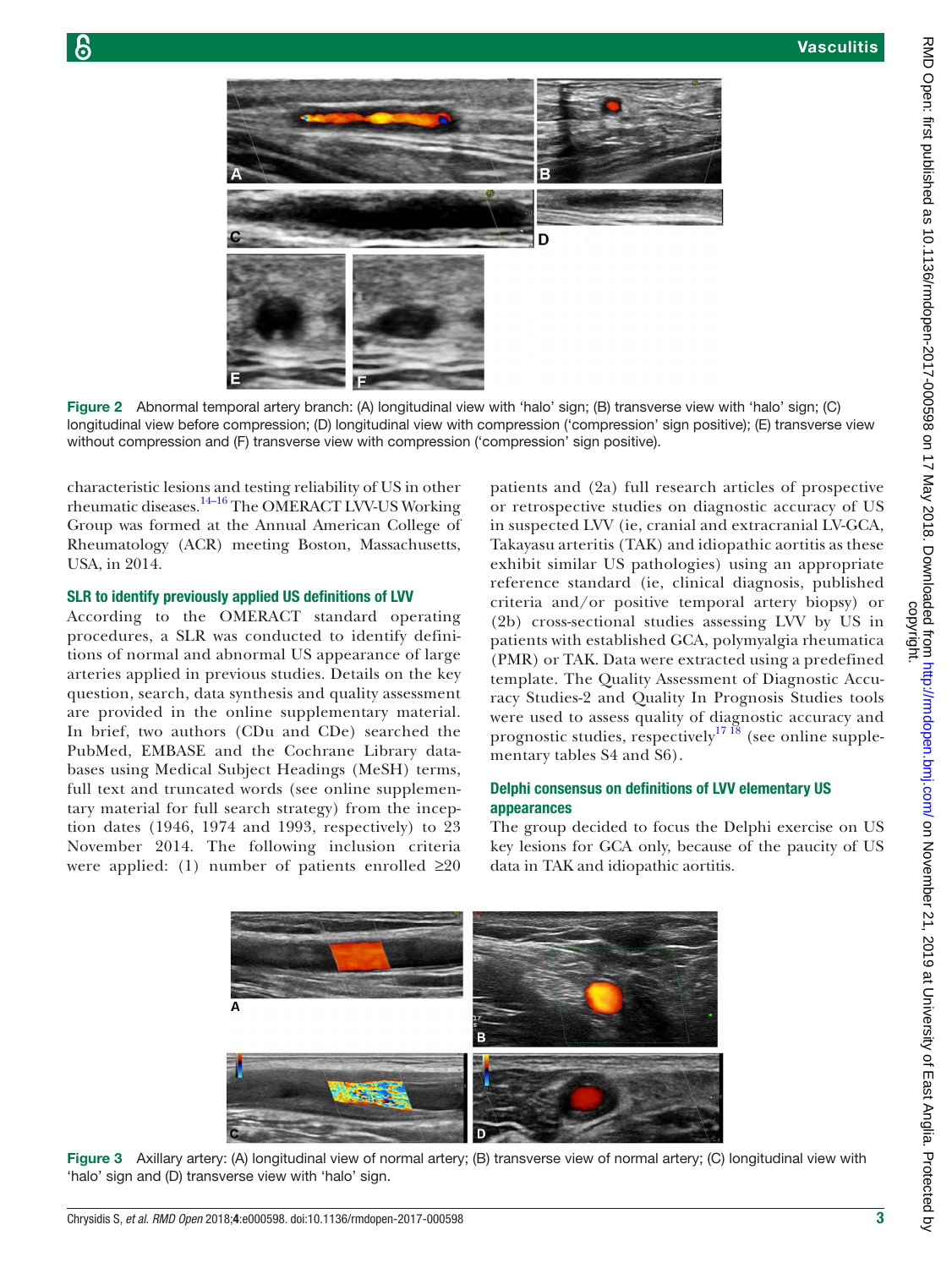Based on the results from the SLR, the steering committee (CDu, CDe and WAS) developed a  $WORD^{TM}$ based written questionnaire that included 25 statements. Of these 25 statements, 3 addressed the definitions of the appearances of normal and arteriosclerotic temporal and extracranial large arteries; 15 statements addressed 5 definitions of the 'halo' sign, stenosis (temporal and extracranial large arteries), occlusion, 'compression' sign (temporal arteries) and vessel wall pulsation (temporal arteries) and 7 statements addressed the requirements for diagnosis of vasculitis by US.

Twenty-five physicians experienced in US and/or LVV were invited by email to participate. They were from 14 countries (Austria, Czech Republic, Denmark, France, Germany, Italy, Norway, Poland, Portugal, Slovenia, Spain, The Netherlands, UK and USA). The group consisted of 22 rheumatologists, 1 internist and 2 physicians in the last year of rheumatology training. Nine, six, four, two and four participants have performed >300, 101–300, 51–100, 21–50 and <20diagnostic GCA US examinations, respectively. Sixteen were currently offering a diagnostic GCA US clinic. The participants were asked to rate each definition using a level of agreement or disagreement for each statement according to a 1–5 Likert scale with 1=strongly disagree, 2=disagree, 3=neither agree nor disagree, 4=agree and 5=strongly agree. A Likert score of 4 or 5 was considered as agreement. Only when statements achieved a score of  $\geq$ 75%, a consensus was considered for appropriately defining the category. Statements satisfying these requirements were used for the definition of the most important US elementary appearances for the diagnosis of vasculitis. Those statements with already achieved agreement, but suggestions for an improved wording in the first Delphi round were rephrased according to the experts' comments and reappraised in the second round. Statements with a <75%agreement in the first round were not further taken to the second round.

The questionnaire also included a rating of the importance of the different US elementary appearances for the diagnosis of cranial and extracranial LVV using a Likert scale as mentioned above. Up to two reminders were sent out to the experts if they had not responded within the given time limit. The answers of the first Delphi round were summarised with the percentage of agreement to each statement. For the second Delphi round, all comments of the panelists were anonymised and re-sent together with a questionnaire revised by the steering committee to those experts who had responded in the first round. At a face-to-face meeting of the expert panel ('round 3´), held at the 2015 San Francisco ACR Meeting, the wording of one definition was slightly revised.

#### Inter-rater and intra-rater web-based reliability exercise

All members of the OMERACT LVV-US Working Group were asked to submit 16 representative still images and 20 representative videos ([figures](#page-1-0) 1-3): eight still images and eight videos represented normal anatomical segments (common temporal artery, frontal branch,

parietal branch and axillar arteries) in longitudinal and transverse planes; and the eight other still images and eight videos represented the same segments exhibiting the 'halo' sign. Four additional videos showed a positive and a negative 'compression' sign of the temporal artery branches in longitudinal and transverse views, respectively. All pathological images and videos originated from patients with active disease who met the expanded ACR classification criteria of GCA, and in whom diagnosis was confirmed either by temporal artery biopsy or on a clinical basis, including US and follow-up.[19](#page-7-10) The images and videos were collected by a facilitator of the group (SC) who constructed an electronic database using REDCap (Research Electronic Data Capture; Vanderbilt University, Nashville, Tennessee, USA) hosted by a server from the Italian Society for Rheumatology. $20$ 

From 550 submitted images and videos, 150 images and videos were selected by the facilitator for the web-based reliability exercise: 20 videos of axillary arteries, 20 still images of axillary arteries, 45 videos of temporal arteries, 45 still images of temporal arteries and 20 videos of the 'compression' sign applied to temporal arteries. The distribution between longitudinal/transverse views and normal/pathological vessels was as follows: temporal artery still images and videos: transverse 56, longitudinal 54, pathological 57 and normal 53. Axillary artery still images and videos: transverse 18, longitudinal 22, pathological 19 and normal 21. A link with the web-based exercise was sent to the same physicians who participated in the Delphi process, asking them to apply the definitions agreed in the Delphi exercise to decide whether each still image or video was suggestive of vasculitis according to the definitions. Two weeks after the first evaluation, the participants received the same images and videos in a different order for evaluating the intra-rater agreement.

All images and videos were anonymised for patients' data, the centre where the image was obtained, US machine settings/producer and intima-media thickness (IMT) measurements. Images and videos from patients were only submitted from countries without restrictions for patient image transfer.

### Statistical analysis

In the SLR and in the Delphi process, only descriptive statistics were used. Intra-rater and inter-rater reliabilities were calculated using the kappa coefficient  $(\kappa)$ . Intra-rater reliability was assessed by Cohen's κ, and inter-rater reliability was studied by calculating the mean κ on all pairs (ie, Light's κ).<sup>21</sup> Kappa coefficients were interpreted according to Landis and Koch with κ values of 0–0.2 considered poor, 0.2–0.4 fair, 0.4–0.6 moderate, 0.6–0.8 good and  $0.8-1$  excellent.<sup>22</sup> The percentage of observed agreement (ie, the percentage of observations that obtained the same score) and prevalence of the observed lesions were also calculated. Analyses were performed using R Statistical Software (Foundation for Statistical Computing, Vienna, Austria).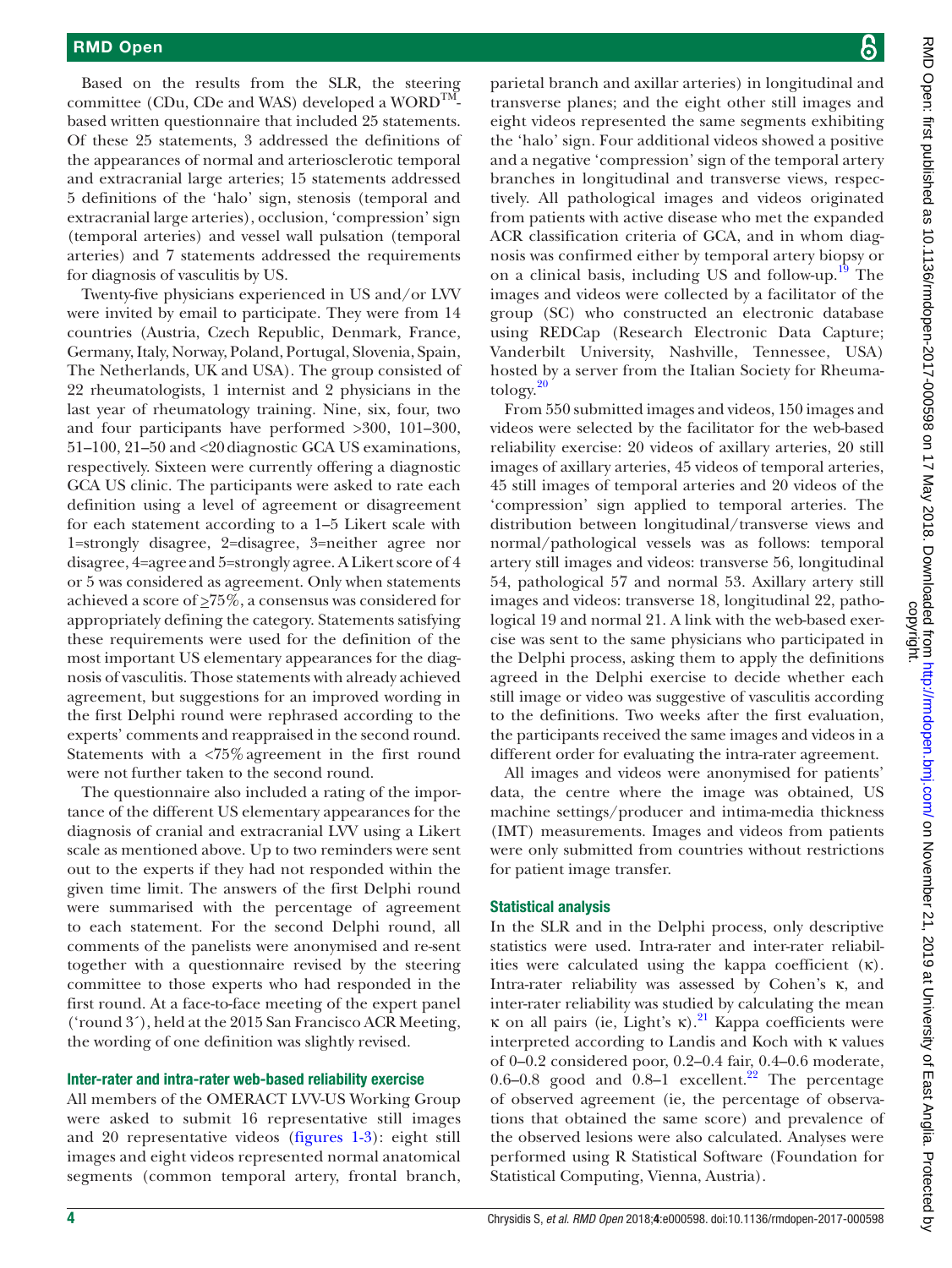# SLR on definitions of key elementary US lesions describing vasculitis

Out of 2960 articles screened, 39 studies were finally included (see online [supplementary figure S1](https://dx.doi.org/10.1136/rmdopen-2017-000598)). Some of these studies addressed more than one key objective (and are reported in the following as if they were separate articles). Twenty-four articles focused on diagnostic accuracy of US in  $GCA<sup>9</sup>$ <sup>923–45</sup> (main study characteristics, detailed results including risk of bias and provided definitions of US key elementary lesions are summarised in online [supplementary tables S2–](https://dx.doi.org/10.1136/rmdopen-2017-000598)4), studies investigated the value of US for the prediction of GCA outcome $46-48$ (online [supplementary tables S5–6\)](https://dx.doi.org/10.1136/rmdopen-2017-000598), 13 studies reported the possible role of US for monitoring disease  $\arctivity^{23}$  27 28 30 33 36 37 39 40 46–49 (online [supplementary](https://dx.doi.org/10.1136/rmdopen-2017-000598) [table S7](https://dx.doi.org/10.1136/rmdopen-2017-000598)) and 14 cross-sectional studies assessed LVV by US in patients with GCA, PMR and TAK<sup>4 30 37 49-59</sup> (online [supplementary table S8\)](https://dx.doi.org/10.1136/rmdopen-2017-000598). All diagnostic accuracy studies evaluated the role of US for the diagnosis of cranial GCA, two of them also included patients with extra cranial LV-GCA.[37 44](#page-8-1) In seven reports, arterial involvement of patients with PMR was addressed, $23 \times 27 \times 36 \times 50^{-53}$  and two cross-sectional studies assessed by US the involvement of LV in patients with TAK. $^{5859}$  No diagnostic accuracy study was identified for TAK and isolated idiopathic aortitis.

Most US studies in patients with GCA and PMR tested the 'halo' sign  $(n=36)^{49}$  <sup>23–44 46–57</sup> as a key elementary lesion defining vasculitis. Other US signs of vasculitis reported (mostly in combination with the 'halo' sign) were stenosis  $(n=21),$ <sup>[4 9 23–25 30 32 33 36–38 41 46 49–56](#page-7-15)</sup> occlusion  $(n=18)$ ,  $49^{23}$   $30-32$   $36$   $38$   $41$   $46$   $49-56$  the 'compression' sign  $(n=2)^{9/45}$  and a conspicuous vessel wall pulsation by M-mode  $(n=1)$ .<sup>31</sup> Cut-off values of the IMT for the definition of the 'halo' sign were provided in nine studies[,4 27 38 39 43 50 53 54 57](#page-7-15) ranging from 0.3 to 1mm for temporal arteries and from 1.3 to 2mm for extracranial large arteries. For TAK, the term 'Macaroni 'sign has been used in two studies describing the same pathology as the 'halo' sign.<sup>58 59</sup> Stenosis, occlusion and arterial dilatation have also been addressed as US key elementary signs in patients with TAK.<sup>[58 59](#page-8-2)</sup>

No separate definitions for the distinction between acute and chronic vasculitic lesions have been published, neither for GCA nor for TAK.

# Delphi exercise

Twenty-four of the 25 invited participants responded to the first Delphi questionnaire (96% response rate). All 24 participants also responded to the second round of the Delphi questionnaire (100% response rate).

In round 1, a consensus was achieved on nine definitions on normal temporal and extracranial large arteries, arteriosclerosis, 'halo' sign, stenosis of temporal and extracranial large arteries, occlusion, 'compression' sign (temporal arteries) and US assessment of the 'compression' sign (temporal arteries) [\(table](#page-5-0) 1). A definition of the 'halo' sign not including the measurement of the

IMT was preferred by the group, because of the high variance of proposed cut-off values for temporal and extracranial large arteries found in the SLR and the lack of validated data at that time.<sup>4 27 38</sup> <sup>39</sup> 43 50 53 54 57

In round 2, three definitions (arteriosclerosis, 'halo' sign and stenosis of temporal arteries) were redefined, voted and agreed upon. The statements on vessel wall pulsation (definition and assessment) and the assessment of the 'halo' sign by measurement of vessel wall thickness did not reach the threshold for consensus. At the OMERACT LVV-US face-to-face group meeting ('round 3'), the second part of the definition on ´stenosis in temporal arteries´ was rephrased from '… before or behind the stenosis' to '… proximal or distal to the stenosis'. The final definitions for normal and pathological cranial and extracranial vessels are described in [table](#page-5-0) 1.

The 'halo' sign and 'compression' signs were deemed to be the most important US signs for cranial and extracranial GCA with 100% and 83.3% agreement, respectively. Of the panelists, 95.8 % thought that the 'halo' sign needs to be present to meet the minimum requirement for vasculitis.

# Web-based exercise on still images and videos

Eighteen members from 13 different countries had submitted images and videos including five different US brands (Hitachi, Esaote, GE, Siemens and Philips) using linear transducers with maximum grey scale frequencies of 15, 18 or 22 MHz. Twenty-five group members participated in the web-based exercise in round 1, and 25/25 participants (100%) performed the exercise in round 2.

The reliability of the 25 participants was excellent with mean inter-rater agreements for all still images and videos of 91–99%and mean Light's κ values of 0.83–0.98 for inter-rater reliability [\(table](#page-5-1) 2) depending on the lesions and sites assessed. Also, the examined intra-rater reliability with a mean agreement of 91–99%and a mean Cohen`s kappa values of range 0.83–0.98 ([table](#page-6-0) 3) was excellent. The inter-rater and intra-rater reliabilities performed all with κ >0.8irrespective of the view (longitudinal or transverse, still images or videos) or anatomical segments.

# **DISCUSSION**

Many previous studies have investigated US as a diagnostic tool for GCA using different definitions for normal and abnormal findings. This study now provides expert consensus-based definitions for US in LVV that can be applied in future studies. The consensus-based definitions revealed excellent inter-rater and intra-rater reliabilities when tested on images and videos of patients.

Although we included all types of LVV as possible search terms in the SLR, the Delphi as well as reliability exercise was focused on GCA only, as the SLR revealed insufficient data to provide a solid basis for the consensus process. It is, however, the clinical experience of the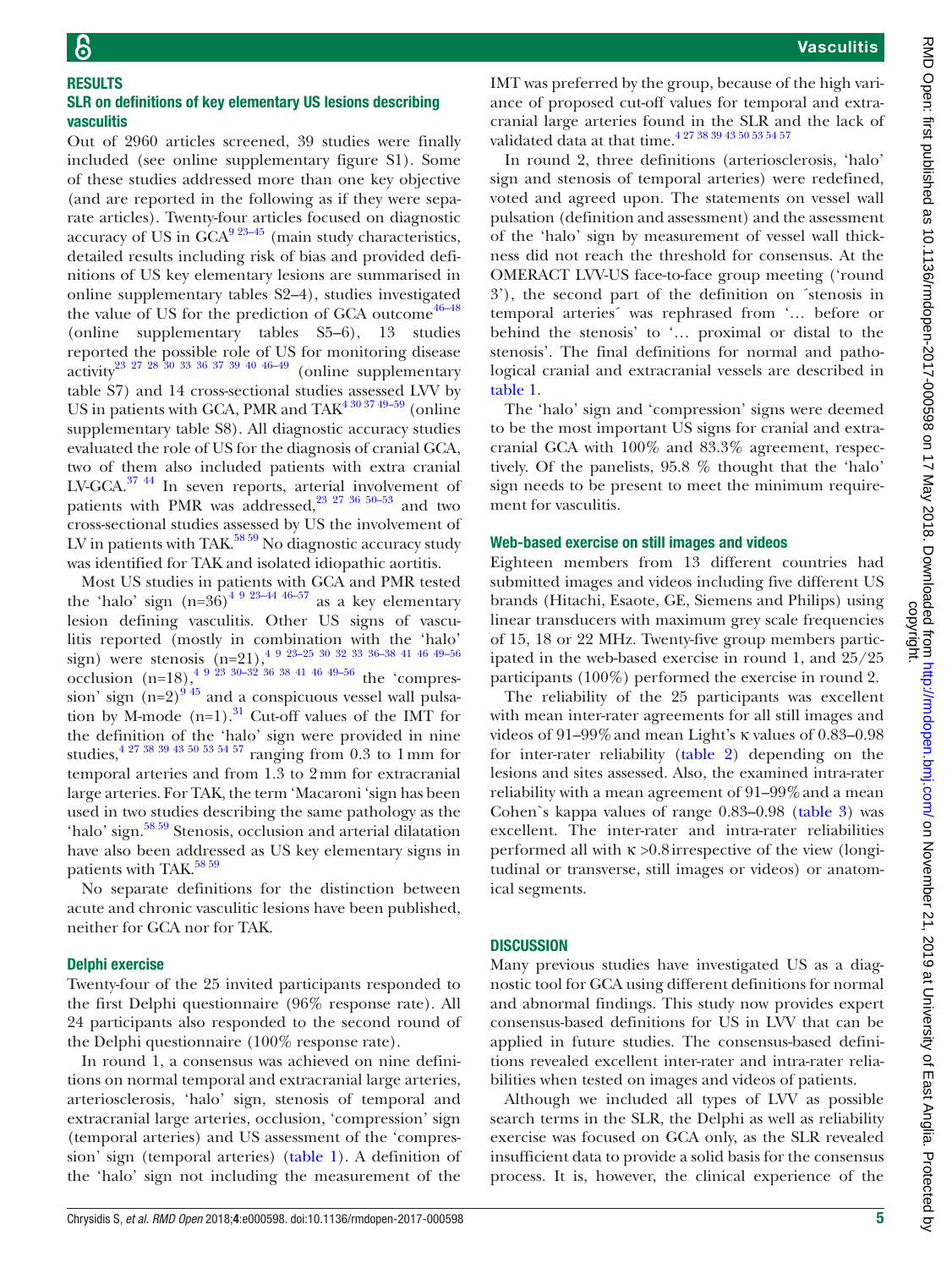RMD Open: first published as 10.1136/rmdopen-2017-000598 on 17 May 2018. Downloaded from http://rmdopen.bmj.com/ on November 21, 2019 at University of East Anglia. Protected by<br>copyright. RMD Open: tirst published as 10.1136/rmdopen-2017-000598 on 17 May 2018. Downloaded from <http://rmdopen.bmj.com/> on November 21, 2019 at University of East Anglia. Protected by

<span id="page-5-0"></span>Table 1 Statements on definitions (n=8) and conduction (n=1) of ultrasound (US) elementary appearances in large vessel vasculitis agreed upon through a Delphi survey

| <b>Definition</b>                                                                                                                                                                                                                                                                                                                         | <b>Agreement Delphi</b><br>(%) | round               |
|-------------------------------------------------------------------------------------------------------------------------------------------------------------------------------------------------------------------------------------------------------------------------------------------------------------------------------------------|--------------------------------|---------------------|
|                                                                                                                                                                                                                                                                                                                                           |                                |                     |
| Pulsating, compressible artery with anechoic lumen surrounded by mid-echoic to<br>hyperechoic* tissue. Using US equipment with high resolution, the intima-media<br>complex presenting as a homogenous, hypoechoic or anechoic echostructure<br>delineated by two parallel hyperechoic margins ('double line pattern') may be<br>visible. | 95.7                           | 1                   |
| Pulsating, hardly compressible artery with anechoic lumen; the intima-media<br>complex presents as a homogenous, hypoechoic or anechoic echostructure<br>delineated by two parallel hyperechoic margins ('double line pattern'), which is<br>surrounded by mid-echoic to hyperechoic tissue.                                              | 100                            | $\overline{1}$      |
| Heterogeneous and in part hyperechoic, irregularly delineated and eccentric<br>vessel wall alteration.                                                                                                                                                                                                                                    | 95.8                           | $\overline{2}$      |
| Homogenous, hypoechoic wall thickening, well delineated towards the luminal<br>side, visible both in longitudinal and transverse planes, most commonly<br>concentric in transverse scans.                                                                                                                                                 | 91.3                           | $\overline{2}$      |
| A stenosis is characterised by aliasing and persistent diastolic flow by colour<br>Doppler US. The maximum systolic flow velocity determined within the stenosis<br>by pulsed wave-Doppler US is ≥2 times higher than the flow velocity proximal or<br>distal to the stenosis.                                                            | 95.8<br>100                    | $\overline{c}$<br>3 |
| Typical vasculitic vessel wall thickening with characteristic Doppler curves<br>showing turbulence and increased systolic and diastolic blood flow velocities.                                                                                                                                                                            | 75                             | 1                   |
| Absence of colour Doppler signals in a visible artery filled with hypoechoic<br>material, even with low pulse repetition frequency and high colour gain.                                                                                                                                                                                  | 87.5                           | 1                   |
| The thickened arterial wall remains visible upon compression; the hypoechogenic<br>vasculitic vessel wall thickening contrasts with the mid-echogenic to<br>hyperechogenic surrounding tissue.                                                                                                                                            | 78.3                           | $\mathbf{1}$        |
|                                                                                                                                                                                                                                                                                                                                           |                                |                     |
| The compression sign should be assessed by applying pressure via the<br>transducer until the lumen of the temporal artery occludes and no arterial<br>pulsation remains visible.                                                                                                                                                          | 91.3                           | $\mathbf{1}$        |
|                                                                                                                                                                                                                                                                                                                                           |                                |                     |

\*The term 'midechoic' is equivalent to the term 'isoechoic'.

<span id="page-5-1"></span>

| Inter-rater agreements for the 'halo' and 'compression' signs in temporal and axillary arteries<br>Table 2 |                                                      |                        |                      |                            |                             |  |  |  |
|------------------------------------------------------------------------------------------------------------|------------------------------------------------------|------------------------|----------------------|----------------------------|-----------------------------|--|--|--|
| <b>Section</b>                                                                                             | <b>Lesion (mean</b><br>prevalence, $\%$ <sup>*</sup> | Agreement<br>(mean, %) | Agreement<br>(range) | Light's $\kappa$<br>(mean) | Light's $\kappa$<br>(range) |  |  |  |
| 'halo' (all images & videos)                                                                               | 51.4                                                 | 94                     | $82 - 100$           | 0.89                       | $0.65 - 1$                  |  |  |  |
| 'halo' (all images)                                                                                        | 54                                                   | 98                     | 89-100               | 0.95                       | $0.78 - 1$                  |  |  |  |
| 'halo' (all videos)                                                                                        | 49.3                                                 | 92                     | $77 - 100$           | 0.84                       | $0.54 - 1$                  |  |  |  |
| 'halo' temporal arteries (images & videos)                                                                 | 53.2                                                 | 94                     | 78-100               | 0.87                       | $0.58 - 1$                  |  |  |  |
| 'halo' temporal arteries (images)                                                                          | 57.5                                                 | 97                     | 84-100               | 0.94                       | $0.69 - 1$                  |  |  |  |
| 'halo' temporal arteries (videos)                                                                          | 50                                                   | 91                     | 74-100               | 0.83                       | $0.49 - 1$                  |  |  |  |
| 'halo' axillary arteries (images & videos)                                                                 | 46                                                   | 97                     | 80-100               | 0.93                       | $0.58 - 1$                  |  |  |  |
| 'halo' axillary arteries (images)                                                                          | 45                                                   | 99                     | $90 - 100$           | 0.98                       | $0.80 - 1$                  |  |  |  |
| 'halo' axillary arteries (videos)                                                                          | 47                                                   | 94                     | $70 - 100$           | 0.88                       | $0.34 - 1$                  |  |  |  |
| 'compression' sign (videos)                                                                                | 53.6                                                 | 92                     | 70-100               | 0.83                       | $0.34 - 1$                  |  |  |  |

\*Calculated as pathological lesions out of 100 presented images and/or videos.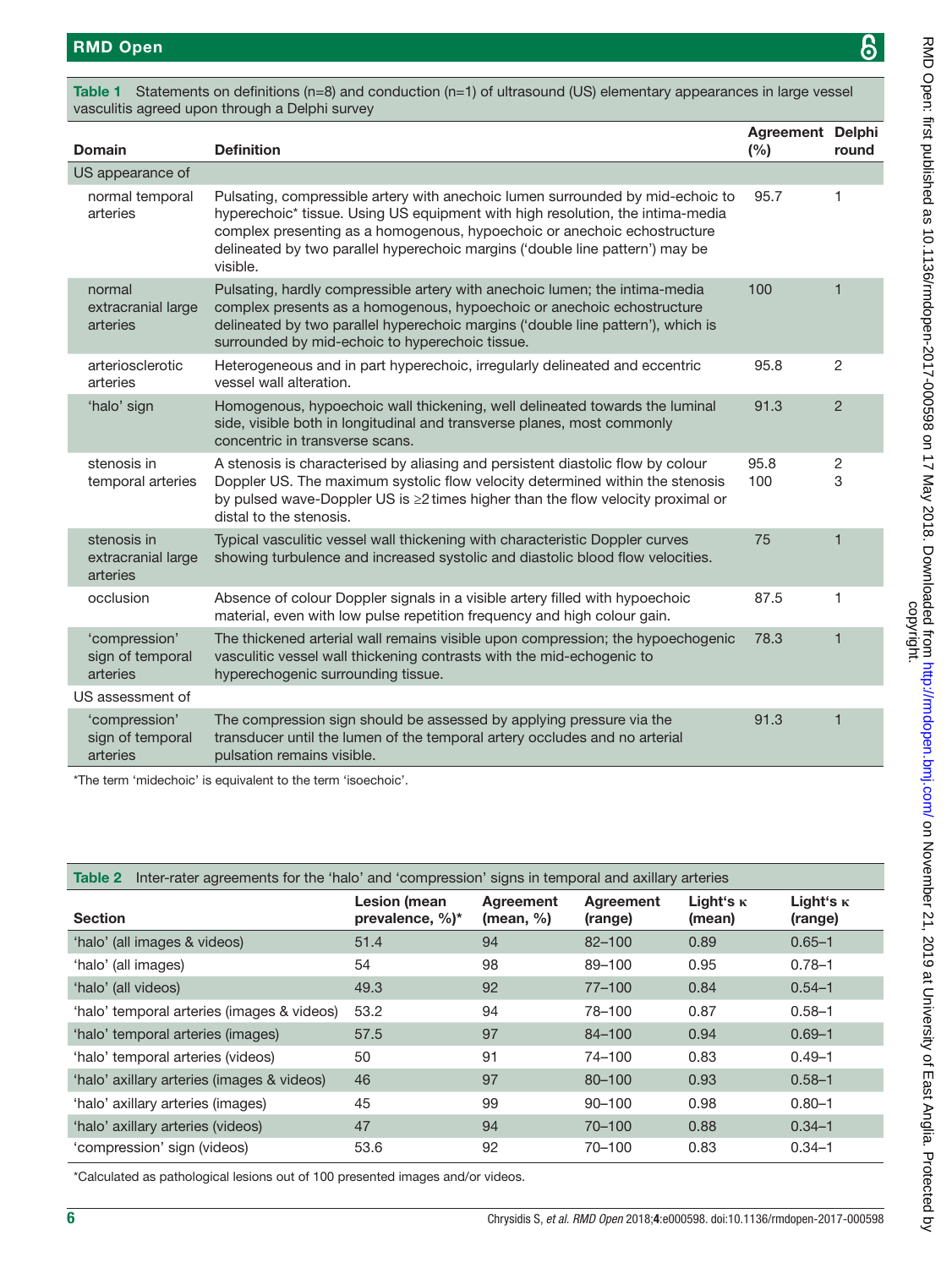<span id="page-6-0"></span>

| Intra-rater agreements for the halo' and 'compression' signs in temporal and axillary arteries<br>Table 3 |                                          |                            |                      |                            |                             |  |  |  |
|-----------------------------------------------------------------------------------------------------------|------------------------------------------|----------------------------|----------------------|----------------------------|-----------------------------|--|--|--|
| <b>Section</b>                                                                                            | <b>Lesion</b><br>(mean prevalence,<br>%) | Agreement<br>(mean, $\%$ ) | Agreement<br>(range) | Cohen's $\kappa$<br>(mean) | Cohen's $\kappa$<br>(range) |  |  |  |
| 'halo' (all images & videos)                                                                              | 51.4                                     | 95                         | 83-99                | 0.89                       | $0.66 - 0.99$               |  |  |  |
| 'halo' (images)                                                                                           | 54                                       | 98                         | 89-100               | 0.96                       | $0.79 - 1$                  |  |  |  |
| 'halo' (videos)                                                                                           | 49.4                                     | 92                         | 79-100               | 0.84                       | $0.56 - 1$                  |  |  |  |
| 'halo' temporal arteries (images & videos)                                                                | 53.3                                     | 94                         | 83-99                | 0.88                       | $0.66 - 0.98$               |  |  |  |
| 'halo' temporal arteries (images)                                                                         | 57.9                                     | 97                         | 89-100               | 0.94                       | $0.78 - 1$                  |  |  |  |
| 'halo' temporal arteries (videos)                                                                         | 50.1                                     | 91                         | 78-100               | 0.83                       | $0.57 - 1$                  |  |  |  |
| 'halo' axillary arteries (images & videos)                                                                | 46                                       | 96                         | 78-100               | 0.93                       | $0.53 - 1$                  |  |  |  |
| 'halo' axillary arteries (images)                                                                         | 45                                       | 99                         | $90 - 100$           | 0.98                       | $0.80 - 1$                  |  |  |  |
| 'halo' axillary arteries (videos)                                                                         | 47.1                                     | 94                         | $65 - 100$           | 0.87                       | $0.21 - 1$                  |  |  |  |
| 'compression' sign (videos)                                                                               | 53.3                                     | 91                         | 75-100               | 0.83                       | $0.48 - 1$                  |  |  |  |

experts that US abnormalities in patients with TAK look similar. Future US studies in TAK and idiopathic aortitis are necessary to gather more data on US key lesions also in these LVV entities.

The OMERACT Group agreed that 'halo' sign and 'compression' sign should be regarded as the primary elementary US signs of cranial and/or LV-GCA without including stenosis or occlusion. The 'halo' sign has been applied in most published studies[.4 9 23–44 46–57](#page-7-15) The 'compression' sign was only addressed by two studies from one research group so far.<sup>945</sup> However, it has shown good diagnostic performance and is feasible in daily practice. It is a method to better visualise the 'halo' sign. In early studies, the presence of stenosis helped to increase the sensitivity of temporal artery US.<sup>10 23</sup> On the other hand, many sonographers feel that stenosis may reduce the specificity of the examination.<sup>2</sup> Furthermore, due to far higher resolution of modern US equipment, a 'halo' sign can now usually be visualised in stenotic vessel areas, and temporal artery occlusions in GCA usually occur together with the non-compressible 'halo' sign'.<sup>5</sup>

It was also agreed not to include the measurement of IMT for the definition of the 'halo' sign, as at the time of the Delphi process only proposals for cut-off values but no studies for validating cut-off values were available. Several previous studies had proposed a wide range of cut-off values for the diameter of a halo sign, for example, 0.3–1mm for temporal arteries and 1.3–2mm for extra-cranial large arteries.<sup>[4 27 38 39 43 50 53 54 57](#page-7-15)</sup> A study investigating patients with newly diagnosed active GCA and healthy controls has been recently performed by members of the group (WAS and VSS) for calculating IMT cut-off values in normal temporal and axillary arteries. $60$  The role of IMT measurements for diagnosis and monitoring is yet uncertain and needs to be addressed by future studies.

The inter-rater and intra-rater agreements of the web-based exercise were excellent. Images and videos were submitted by participating experts as in previous OMERACT-related US exercises.<sup>14-1661</sup> Images and videos for the present web-based exercise were taken from

patients with newly diagnosed active GCA since US signs in patients with established disease resolve rapidly with treatment.<sup>40</sup> Reliability data for 12 sonographers reading videos from the international multicentre TABUL study have now been published.<sup>[2](#page-7-1)</sup> Videos from that study were randomly chosen from all stored videos of the study, irrespective of their quality, whereas the quality of images and videos in the OMERACT study may have been better as the members submitted material which they deemed representative. Sonographers of the TABUL study were less experienced than sonographers of the present OMERACT study. Kappa values for the intra-rater reliability in the TABUL study were 0.69–0.81. Inter-rater reliability was only provided as intraclass correlation coefficients (ICCs). Notably, the reliability of 14 pathologists reading temporal artery biopsy specimens was similar when compared with the 12 sonographers (ICC 0.61 vs 0.62).

We asked the experts to submit images from GCA cases and controls which include patients with arteriosclerosis. Few of the control cases indeed had arteriosclerotic changes; however, we did not specifically question in our rating to distinguish between arteriosclerosis and non-arteriosclerotic controls. We were therefore unable to conduct a separate analysis in this regard. We did not score images and videos with stenosis or occlusions.

In conclusion, an international expert consensus was reached using OMERACT methodology for the definitions of normal US appearance and abnormalities seen in the temporal and axillary arteries in GCA. This OMERACT exercise (along with the previously reported TABUL study) shows that images and videos of US scans of inflamed temporal and axillary arteries can reliably document the characteristic and diagnostic abnormalities in patients with suspected GCA. Our study supports the use of US abnormalities, including both images and videos, as an inclusion criterion for future GCA trials. Confidence is increasing in the use of US in mainstream clinical practice, and it may be incorporated into future guidelines for GCA diagnosis.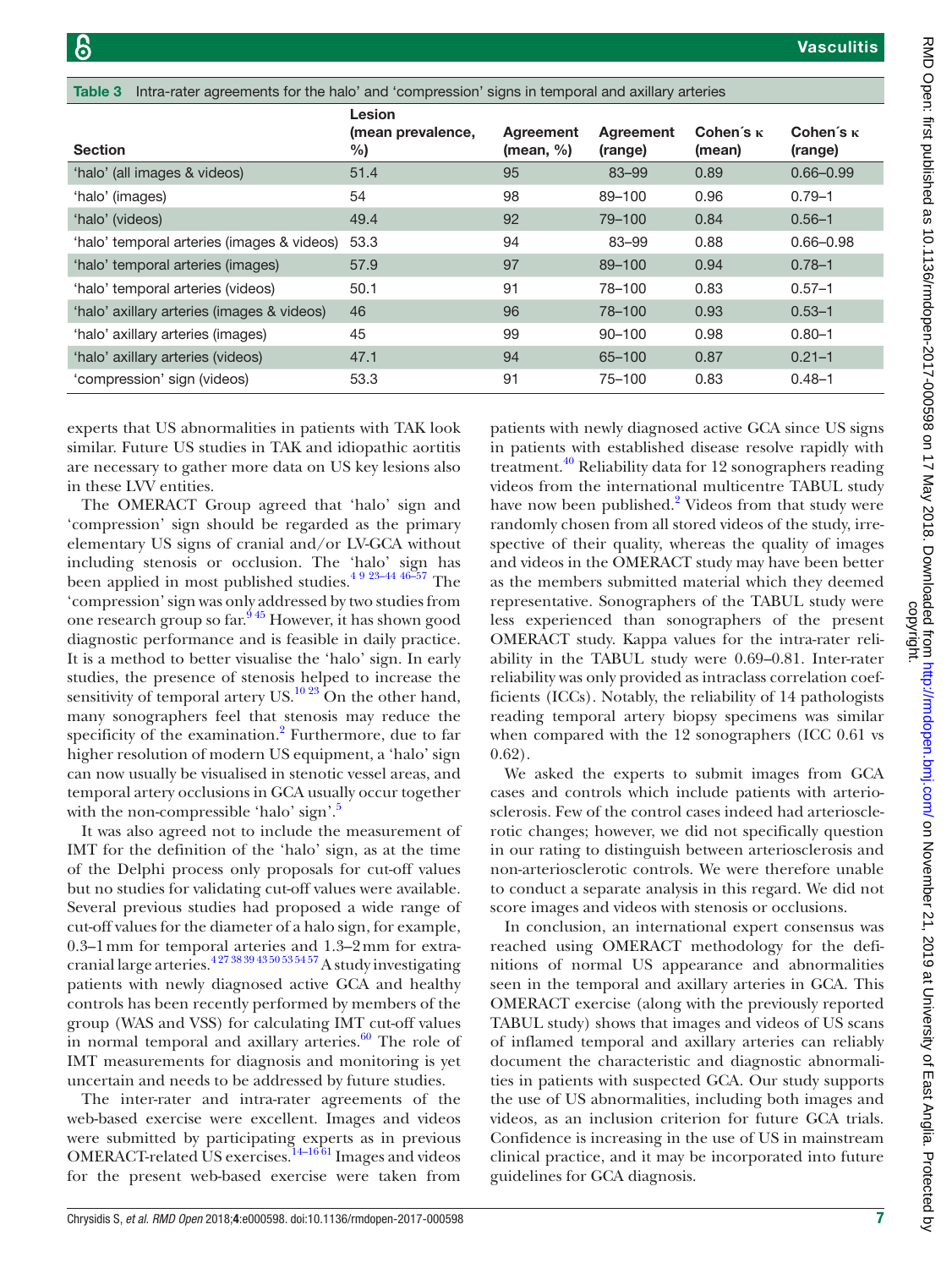# RMD Open

The next step in the OMERACT validation process is the inter-rater and intra-rater reliability test of these definitions for normal and vasculitic arteries in patient-based exercises.

#### Author affiliations

<sup>1</sup>Department of Rheumatology, Hospital of Southwest Jutland, Esbjerg, Denmark <sup>2</sup>Department of Internal Medicine, Clinical Division of Internal Medicine II, Medical University of Innsbruck, Innsbruck, Austria

- 3 Department of Rheumatology, Medical University of Graz, Graz, Austria
- 4 Department of Rhematology, Hospital of Bruneck, Bruneck, Italy

<sup>5</sup>III. Medical Clinic, Department of Oncology, Hematology and Rheumatology, University Hospital Bonn, Berlin, Germany

- 6 Leiden University Medical Center, Leiden, The Netherlands
- <sup>7</sup> Epidemiology Unit, Italian Society for Rheumatology (SIR), Milan, Italy
- 8 Department of Rheumatology, University of Ferrara, Ferrara, Italy

9 Department of Rheumatology, University Medical Centre Ljubljana, Ljubljana, Slovenia

10Martina Hansens Hospital, Bærum, Oslo, Norway

11Dipartimento Scienze Cliniche e Biologiche - Reumatologia, Università degli Studi di Torino, Torino, Italy

<sup>12</sup>Department of Rheumatology, Norfolk and Norwich University Hospital, Norwich, UK

<sup>13</sup>Hospital de Santa Maria - CHLN, Lisbon Academic Medical Centre, Lisbon, Portugal

<sup>14</sup>Hospital Universitario Fundación Jiménez Díaz, Madrid, Spain

<sup>15</sup>University Hospital La Paz, Madrid, Spain

<sup>16</sup>MC Groep Hospitals, Lelystad, The Netherlands

<sup>17</sup>Rheumatology, Mayo Clinic, Rochester, Minnesota, USA

<sup>18</sup>Copenhagen Center for Arthritis Research (COPECARE), Copenhagen, Denmark <sup>19</sup>Department of Rheumatology and Internal Medicine, Pomeranian Medical

University, Szczecin, Poland

20Hôpital Ambroise Paré, Boulogne-Billancourt, France

<sup>21</sup>St. Elizabeth's Medical Center, Boston, Massachusetts, USA

<sup>22</sup>Department of Rheumatology, First Faculty of Medicine, Charles University of Prague, Prague, Czech Republic

23Arcispedale Santa Maria Nuova, Reggio Emilia, Italy

- <sup>24</sup>Department of Rheumatology, University of California, Los Angeles, California, USA
- $^{25}$ Diagnostic Centre Region Hospital Silkeborg, Silkeborg, Denmark
- <sup>26</sup>Department of Rheumatology, Odense University Hospital, Odense, Denmark
- <sup>27</sup>Asklepios Medical Center, Bad Abbach, Germany

<sup>28</sup>Southend University Hospital NHS Foundation Trust & Anglia Ruskin University, Southend-on-Sea, UK

<sup>29</sup>Medical Centre for Rheumatology, Immanuel Krankenhaus Berlin, Berlin, Germany

Contributors WAS, CDe, CDu and SC designed the study. CDe and CDu organised the Delphi exercise. WAS and SC organised the web-based exercise. SC build the database, collected all images and selected the study images. SC was responsible for data entry and data precession together with CAS, GC and SR who did the statistical analyses. WAS, CDu and SC wrote the manuscript. All authors contributed to the acquisition of data and have read and revised the manuscript.

Funding The authors have not declared a specific grant for this research from any funding agency in the public, commercial or not-for-profit sectors.

#### Competing interests None declared.

Patient consent Not required.

Ethics approval Ethical approval for the web-based exercise was obtained from the Data Agency of the Southwest Hospital in Esbjerg, Denmark.

Provenance and peer review Not commissioned; externally peer reviewed.

Data sharing statement There are not additional unpublished data from the study.

Open Access This is an Open Access article distributed in accordance with the Creative Commons Attribution Non Commercial (CC BY-NC 4.0) license, which permits others to distribute, remix, adapt, build upon this work non-commercially, and license their derivative works on different terms, provided the original work is properly cited and the use is non-commercial. See: [http://creativecommons.org/](http://creativecommons.org/licenses/by-nc/4.0/) [licenses/by-nc/4.0/](http://creativecommons.org/licenses/by-nc/4.0/)

© Article author(s) (or their employer(s) unless otherwise stated in the text of the article) 2018. All rights reserved. No commercial use is permitted unless otherwise expressly granted.

#### **References**

- <span id="page-7-0"></span>1. Lawrence RC, Felson DT, Helmick CG, *et al*. Estimates of the prevalence of arthritis and other rheumatic conditions in the United States. Part II. *[Arthritis Rheum](http://dx.doi.org/10.1002/art.23176)* 2008;58:26–35.
- <span id="page-7-1"></span>2 Luqmani R, Lee E, Singh S, *et al*. The role of ultrasound compared to biopsy of temporal arteries in the diagnosis and treatment of giant cell arteritis (TABUL): a diagnostic accuracy and cost-effectiveness study. *[Health Technol Assess](http://dx.doi.org/10.3310/hta20900)* 2016;20:1–238.
- <span id="page-7-2"></span>3. Brack A, Martinez-Taboada V, Stanson A, *et al*. Disease pattern in cranial and large-vessel giant cell arteritis. *[Arthritis Rheum](http://dx.doi.org/10.1002/1529-0131(199902)42:2<311::AID-ANR14>3.0.CO;2-F)* 1999;42:311–7.
- <span id="page-7-15"></span>4. Schmidt WA, Seifert A, Gromnica-Ihle E, *et al*. Ultrasound of proximal upper extremity arteries to increase the diagnostic yield in large-vessel giant cell arteritis. *[Rheumatology](http://dx.doi.org/10.1093/rheumatology/kem322)* 2008;47:96–101.
- <span id="page-7-3"></span>5. Muratore F, Pipitone N, Salvarani C, *et al*. Imaging of vasculitis: state of the art. *[Best Pract Res Clin Rheumatol](http://dx.doi.org/10.1016/j.berh.2016.09.010)* 2016;30:688–706.
- <span id="page-7-4"></span>6. Patil P, Williams M, Maw WW, *et al*. Fast track pathway reduces sight loss in giant cell arteritis: results of a longitudinal observational cohort study. *[Clin Exp Rheumatol](http://www.ncbi.nlm.nih.gov/pubmed/26016758)* 2015;33(Suppl 89):S103–6.
- 7. Diamantopoulos AP, Haugeberg G, Lindland A, *et al*. The fasttrack ultrasound clinic for early diagnosis of giant cell arteritis significantly reduces permanent visual impairment: towards a more effective strategy to improve clinical outcome in giant cell arteritis? *[Rheumatology](http://dx.doi.org/10.1093/rheumatology/kev289)* 2016;55:66–70.
- <span id="page-7-5"></span>8. Schmidt WA, Kraft HE, Völker L, *et al*. Colour Doppler sonography to diagnose temporal arteritis. *[Lancet](http://dx.doi.org/10.1016/S0140-6736(95)93005-1)* 1995;345:866.
- <span id="page-7-6"></span>9. Aschwanden M, Daikeler T, Kesten F, *et al*. Temporal artery compression sign--a novel ultrasound finding for the diagnosis of giant cell arteritis. *[Ultraschall Med](http://dx.doi.org/10.1055/s-0032-1312821)* 2013;34:47–50.
- <span id="page-7-7"></span>10. Karassa FB, Matsagas MI, Schmidt WA, *et al*. Diagnostic performance of ultrasonography for giant-cell arteritis: a metaanalysis. *Ann intern Med* 2005;142:359–69.
- 11. Arida A, Kyprianou M, Kanakis M, *et al*. The diagnostic value of ultrasonography-derived edema of the temporal artery wall in giant cell arteritis: a second meta-analysis. *[BMC Musculoskelet Disord](http://dx.doi.org/10.1186/1471-2474-11-44)* 2010;11:44.
- 12. Ball EL, Walsh SR, Tang TY, *et al*. Role of ultrasonography in the diagnosis of temporal arteritis. *[Br J Surg](http://dx.doi.org/10.1002/bjs.7252)* 2010;97:1765–71.
- 13. Duftner C, Dejaco C, Sepriano A, *et al*. Imaging in diagnosis, outcome prediction and monitoring of large vessel vasculitis: a systematic literature review and meta-analysis informing the EULAR recommendations. *[RMD Open](http://dx.doi.org/10.1136/rmdopen-2017-000612)* 2018;4:e000612.
- <span id="page-7-8"></span>14. Filippou G, Scirè CA, Damjanov N, *et al*. Definition and reliability assessment of elementary ultrasonographic findings in calcium pyrophosphate deposition disease: a study by the OMERACT calcium pyrophosphate deposition disease ultrasound subtask force. *[J Rheumatol](http://dx.doi.org/10.3899/jrheum.161057)* 2017;44:1744–9.
- 15. Gutierrez M, Schmidt WA, Thiele RG, *et al*. International consensus for ultrasound lesions in gout: results of Delphi process and webreliability exercise. *[Rheumatology](http://dx.doi.org/10.1093/rheumatology/kev112)* 2015;54:1797–805.
- 16. Naredo E, D'Agostino MA, Wakefield RJ, *et al*. Reliability of a consensus-based ultrasound score for tenosynovitis in rheumatoid arthritis. *[Ann Rheum Dis](http://dx.doi.org/10.1136/annrheumdis-2012-202092)* 2013;72:1328–34.
- <span id="page-7-9"></span>17. Whiting PF, Rutjes AWS, Westwood ME, *et al*. Research and Reporting Methods Accuracy Studies. *Ann Intern Med* 2011;155:529–36.
- 18. Hayden JA, Côté P, Bombardier C. Evaluation of the quality of prognosis studies in systematic reviews. *[Ann Intern Med](http://dx.doi.org/10.7326/0003-4819-144-6-200603210-00010)* 2006;144:427–37.
- <span id="page-7-10"></span>19. Dejaco C, Duftner C, Buttgereit F, *et al*. The spectrum of giant cell arteritis and polymyalgia rheumatica: revisiting the concept of the disease. *[Rheumatology](http://dx.doi.org/10.1093/rheumatology/kew273)* 2017;56:506–15.
- <span id="page-7-11"></span>20. Harris PA, Taylor R, Thielke R, *et al*. Research electronic data capture (REDCap)--a metadata-driven methodology and workflow process for providing translational research informatics support. *[J Biomed](http://dx.doi.org/10.1016/j.jbi.2008.08.010)  [Inform](http://dx.doi.org/10.1016/j.jbi.2008.08.010)* 2009;42:377–81.
- <span id="page-7-12"></span>21. Light RJ. Measures of response agreement for qualitative data: some generalizations and alternatives. *[Psychol Bull](http://dx.doi.org/10.1037/h0031643)* 1971;76:365–77.
- <span id="page-7-13"></span>22. Landis JR, Koch GG. The measurement of observer agreement for categorical data. *[Biometrics](http://dx.doi.org/10.2307/2529310)* 1977;33:159–74.
- <span id="page-7-14"></span>23. Schmidt WA, Kraft HE, Vorpahl K, *et al*. Color duplex ultrasonography in the diagnosis of temporal arteritis. *[N Engl J Med](http://dx.doi.org/10.1056/NEJM199711063371902)* 1997;337:1336–42.